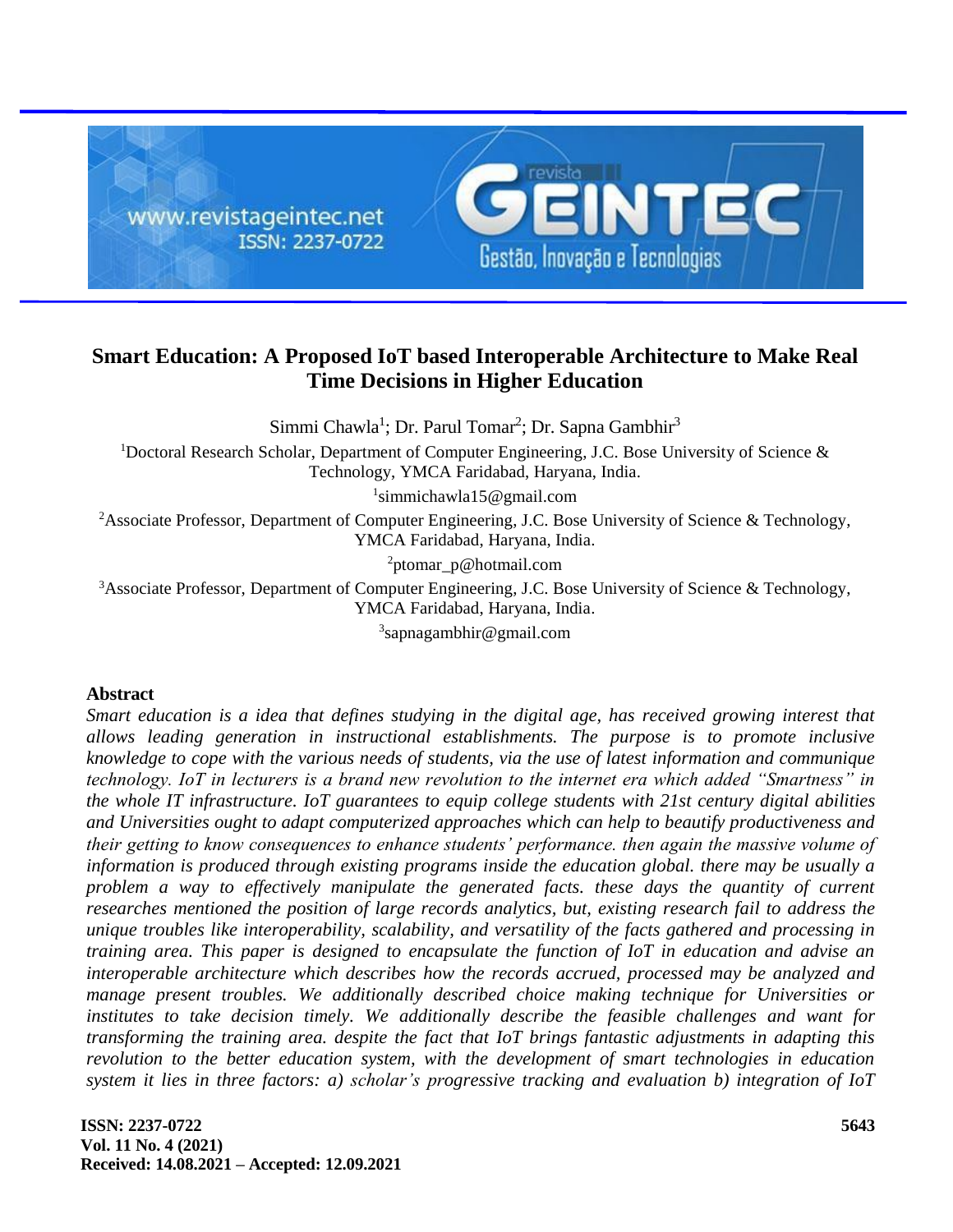*technology in cutting-edge teaching systems c) design and development of tutorial middleware. IoT impacts education in many methods that allow institutions to make greater knowledgeable decisions for you to enhance pupil gaining knowledge of, efficiency and campus protection and lots extra. net of factors isn't just a generation but it may lead to make bigger the complete training gadget and society.* 

**Key-words:** Net of Things, Interoperable Structure, Choice Making System, Smart Things, Higher Training, Clever Schooling.

### **1. Advent**

The internet of things (IoT) is expanding and that expansion and the increasing sophistication of IoT devices creates new opportunities for assisting choice making and enhancing excellent of life. Algorithms and analytics can assist make feel of device statistics and use that data to automate and support decision making. It has performed vast position in connecting and teaching college students. it could join academia everywhere in the global to provide higher mastering revel in for instructors and college students to gain information. It also enables college students to narrate the concept ideas with practical applications. There are primary aspects, first off how the students are taught and the way traditional academic device can bring in IoT to raise the usual of schooling. IoT has many possibilities for science, era, Engineering and mathematics (STEM) disciplines like computer Programming, actual time situations, Robotics, bodily computing and lots of greater. there is an increasing requirement for better schooling machine inside the universities to digitize their contents and sports. The smart training situation in determine-2 integrates more than one smart things in the infrastructure like IoT primarily based E-getting to know application, smart lecture room, IoT primarily based Labs, sensors for cellular devices, IoT-enabled Hotspot premises, RFID generation used within the identity playing cards to monitor the attendance of students. specific types of sensors and wearable fitness tracker, video cameras are used to save real time records about the students and workforce. IoT is empowering the era which allows educators to expand more smarter and cheap wireless system. inside the close to future, smart machines will use information, manage guidelines and good judgment, and algorithms to make choices. The proper mix of people, analytics and things is critical to operations and organisation achievement. The development e-getting to know application gives the equal experience to students within the universities in addition to at their homes. Now a day's college students are attracting toward digital mastering. these all are the advantages offer actual value to the university operations and similarly tendencies.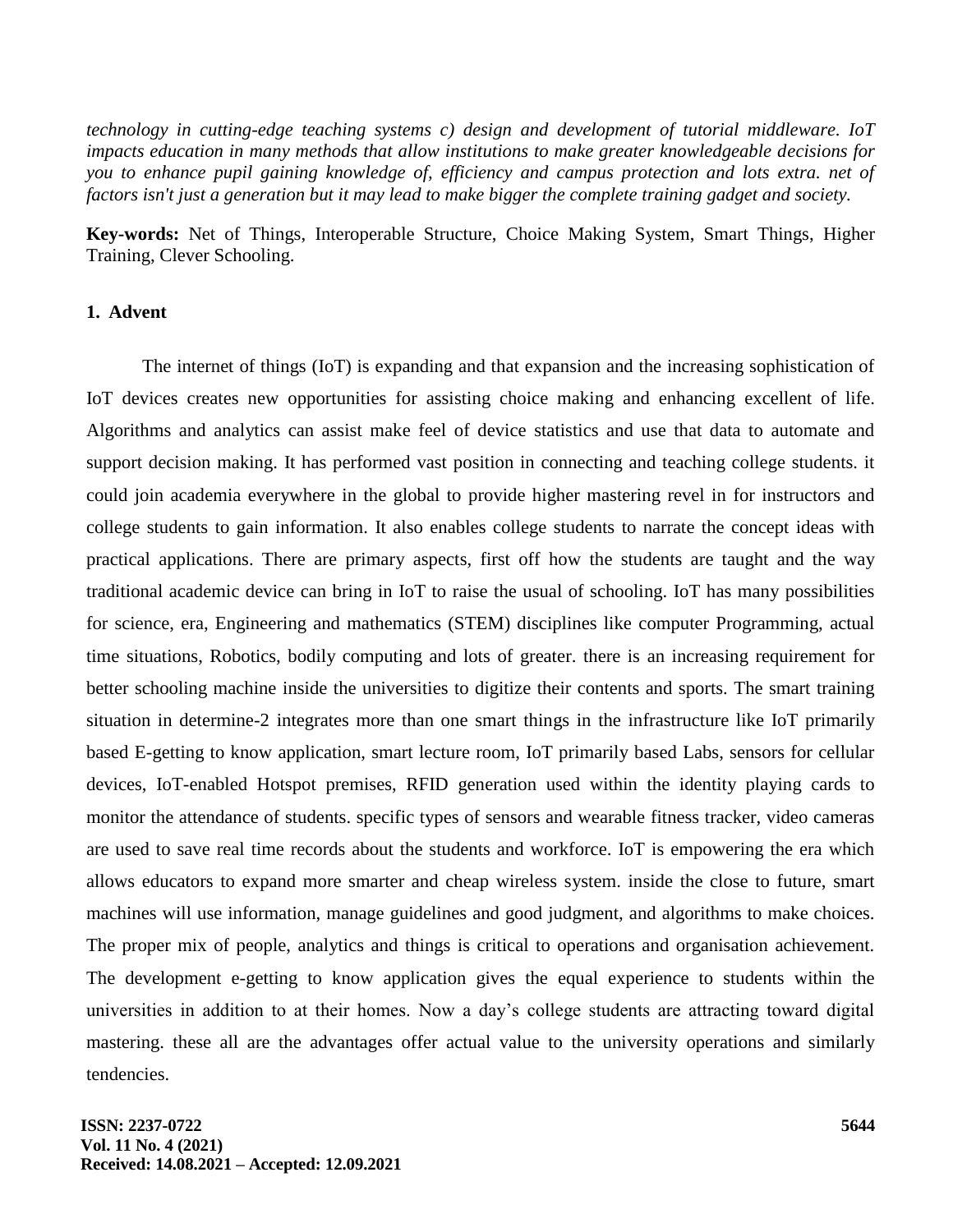### **IoT in Education Marketplace Size**

The global IoT in training market length [25] is anticipated to develop from USD 4. Eight billion in 2018 to USD 11. Three billion in 2023, at Compound Annual growth price (CAGR) of 18. Eight% at some stage in the forecast length. important factors for marketplace growth encompass expanded use of connected gadgets in instructional institutions, faster adoption of eLearning, and availability of cloud-based solution.



### **2. Role of Internet of Things in Education**

The introduction of the net of factors (IoT) in schooling, allowing internet communications has dramatically wi-fied wireless institutions of higher gaining knowledge of. IoT provides a pretty engaging gaining knowledge of surroundings for college kids and lots of records approximately the gaining knowledge of process to help teachers increase their knowledge approximately their students gaining knowledge of speed and studying difficulties. IoT era with smart items has converted the conventional education in to smart training. in order for students to be organized for a more complicated studying environment, the smart lecture room ought to inspire creativity, essential wondering, verbal exchange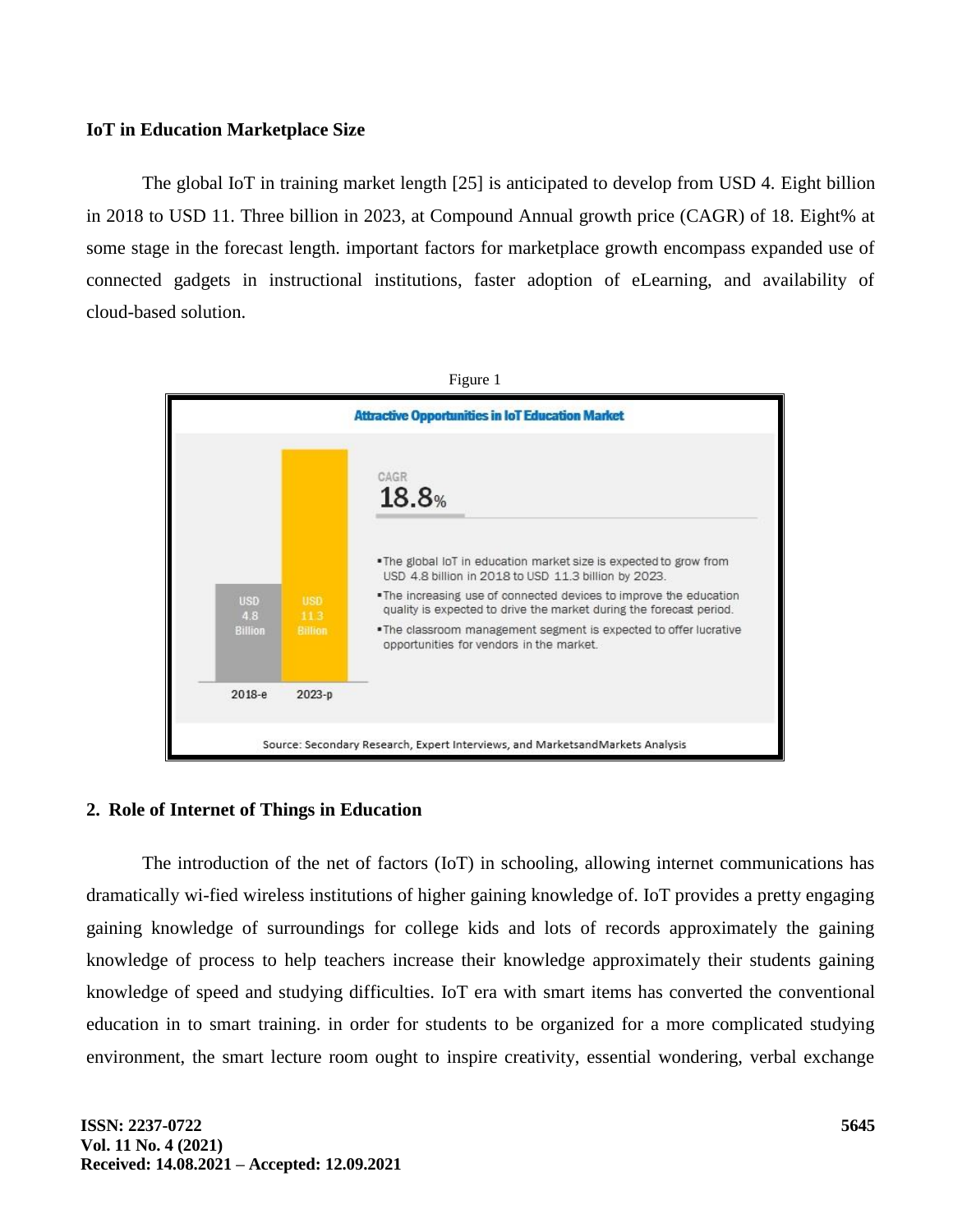and collaboration. generation tools that permit college students to create with sound, textual content and images provide an possibility to broaden especially organized thinking abilities. They empower e-getting to know specialists to customize the e-mastering revel in to offer students with exceedingly instructional, attractive, and tasty e-gaining knowledge of experiences. They listen actively and analyze words, conversations, actions, behavior, and so on., to attain a conclusion approximately instructor presentation and scholar pride. This enables instructors to deliver better displays and make a better effect, whilst audiences advantage from interesting learning content material. The IoT in e-studying bring awesome challenges together with requirements, reusability, interoperability, version, and so forth. and possibilities to academic institutions.

higher schooling institutions are starting to locate wireless answers to get entry to the whole IoT platform, capable of capture, control and examine massive records [5]. IoT generates a collection of statistics from a clever study room and stores it as a wi-first rate statistics for future use. as an example, the IoT training system makes use of sensor-enabled devices which can be installed inside the school room as well as it's miles connected to instructors and identi wi-wireless card holders. A tag of gadgets powered via a trainer's sensor and pupil identity cards embedded with RFID generation. Many instructional institutions use these sensor tags to check the wi-fication wireless of teacher and scholar both. it may be integrated with many card activities which includes security, library, motorbike and car parking, billing, and so on.

### **3. Literature Review**

The literature evaluate includes the documentations of researches those are appearing in recent times on smart training. the use of net of factors in education has a vast effect in connecting and teaching the students. today we are able to see technology is anywhere and the manner we stay, research, study and paintings is evolving every day. at some point of current many years, we've got visible a technological revolution comparable throughout scale to the transition to the modern international from the center age. The deeper technological improvement, but, can also handiest have just started; the virtual and bodily worlds merge into the internet of things. higher education in India has extended very swiftly inside the wi-wireless six many years after independence, but it is not equally available to all. India is today one of the fastest developing nations of the sector with the annual boom rate going above 9%. There are different suggestions have been given to enhance the system of training due to the fact India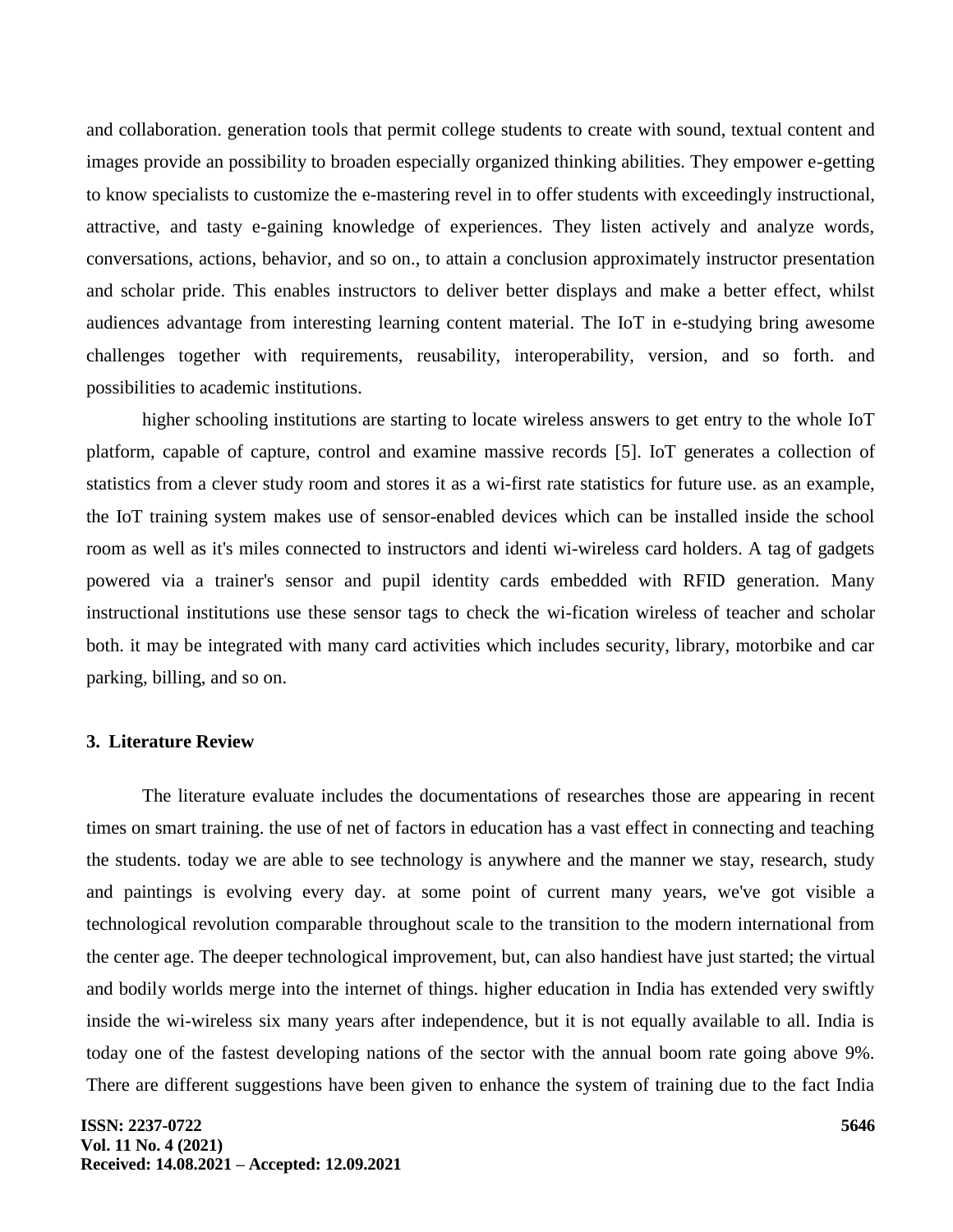has a ability and dynamic mind inside the global's. it is the world 0.33 biggest schooling machine in terms of students. various demanding situations and possibilities are presented in context of better education in India. The separate growth chart for existing numbers of universities and faculties in India from 1970 to 2012 has proven [5]. Generation is everywhere it has changed the lives of humans. IoT is a effective device which has connected academia to the all over international with deeper studying experience for the scholars to achieve understanding. IoT in schooling has linked the bodily international to the actual time surroundings. It has absolutely wi-fi the way of handing over the content material to the students. It promotes the innovative teaching pedagogies and gives an wi-ficult medium of verbal exchange among trainer and pupil. unique utility regions of IoT technology in education also are discussed. It reduced the operational value and presents a higher studying enjoy for the students [1]. There are various challenges with integration of IoT in schooling, effect of IoT in future education and research guidelines in teachers, which produced a new wave of trade, delivered the possibilities and possibilities for mastering technique. The idea of 'internet of the entirety' states that it brings collectively humans, technique, statistics and things to make networked connections extra treasured. An integrated structure model become presented to broaden a gadget in an academic setup. IoT era has opened the doorways for progressive ideas because of the betterment of college students and instructors [3]. The idea of digital Campus is elaborated as universities are going to digitize their content material and activities. A digital university must have the era that enabled everywhere every time getting to know. The digital campus has most important two additives: reusable IT service give up to give up transport platform and plenty of IoT programs. even as moving in the direction of virtual schooling many challenges will face and there may be much danger related to it. the primary intention is to wireless the caliber of IoT generation while going to put into effect it in schooling [4]. Users in workplaces or colleges use RFID tags that represent their wi-fication wireless numbers, and need to have the RFID pupil point their cards while they arrive at paintings. The gadget will quickly locate wireless arrival instances and record them inside the database. however, wi-first-rate wireless disadvantage of the use of RFID tags is that a few personnel might also deliver some of their friends' tags. In other phrases, it is viable to cheat on such technologies can be increased. the usage of a cloud-based technique to close to field conversation (NFC) era for timely programs has been proposed [21]. NFC technology is a new edition of RFID technology that may be incorporated with customers' phones as opposed to the use of consumer wi-fi cards. The authors propose their NFC timetable primarily based web utility that may be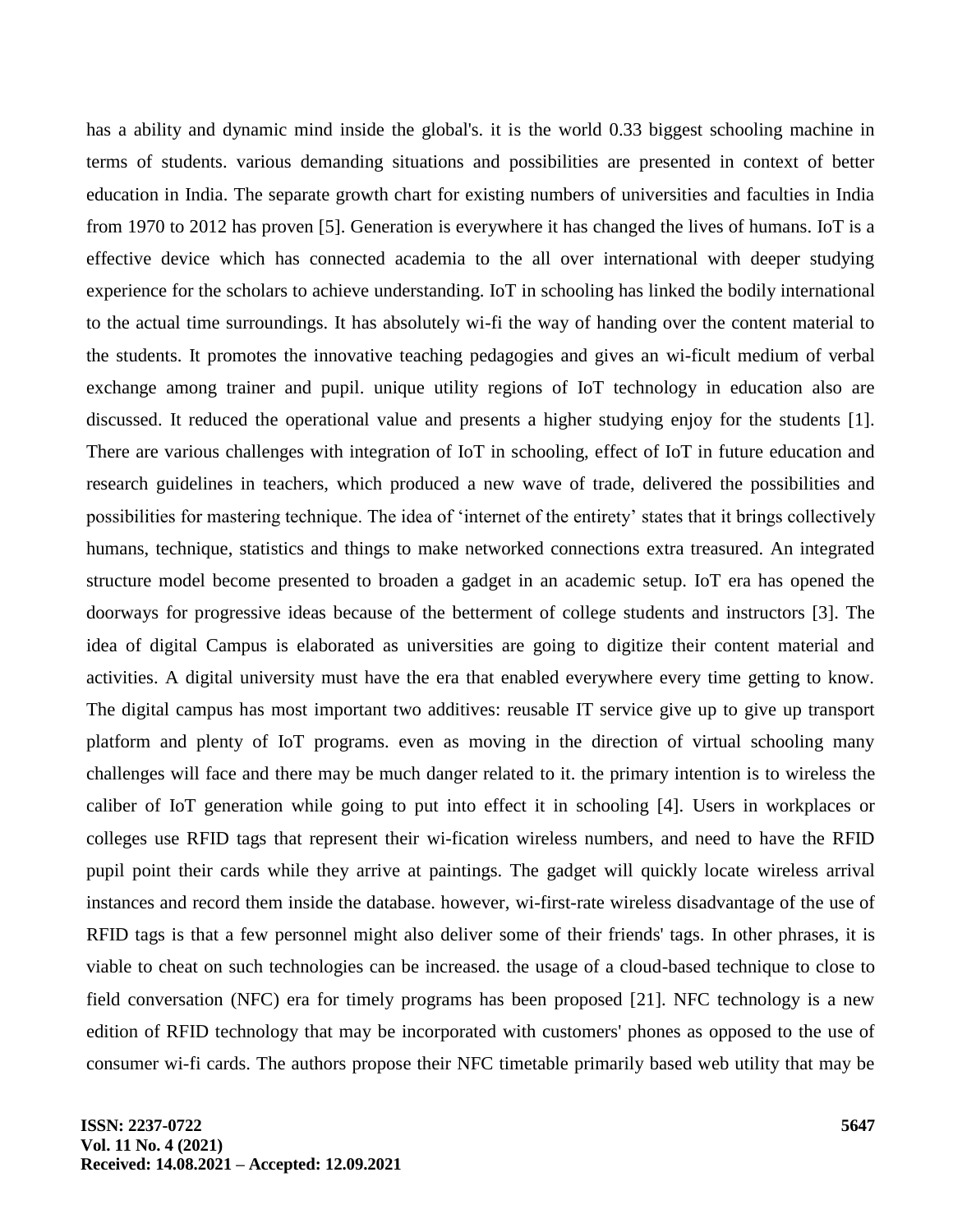accessed at any time showing arrival instances, breaks and many different reporting categories [22]. Net of factors in schooling domain has presented a outstanding characteristic to connect and teach the scholars. The internet of things has a good sized influence on schooling domain. using IoT has modiwiwireless the classical teaching process and the infrastructure of instructional agencies [17].

### **4. Practical Challenges and Issues**

nowadays Universities and institutes are dealing with many demanding situations in integrating of IoT gadgets within the conventional study room environment like long lasting c084d04ddacadd4b971ae3d98fecfb2a connection, confined community bandwidth, fee of equipments, and manageability of to be had devices for college students, schooling cost of teachers, lack wireless assets, complexity, implementation of IoT, safety and privateness and many others.

### **Interoperability Standards**

Interoperability is one of the primary obstacles for adopting of net of things. It allows in any instructional environment will growth the exceptional of the schooling technique because college students will learn unexpectedly, and teachers will satisfy their task wi-fi effectively. A heterogeneous environment of proprietary IoT technical implementations will hamper price for users and the industry. even as complete interoperability across products and services is not usually possible due to more than one providers and providers. Secondly, bad designs of conwi-figured IoT devices can also have poor effects for the networking resources while connecting to the wider internet.

## **Renovation of Attendance**

The fundamental trouble is the control of student attendance throughout the guide process. This creates problems for instructors to capture the presence of college students, who have to spend valuable time making sure every student within the school room. without a trainer who veriwi-fies his or her own attendance, the opposite manner is through the student attendance sheet. This lets in for an uncomfortable feeling of gaining knowledge of for the scholars.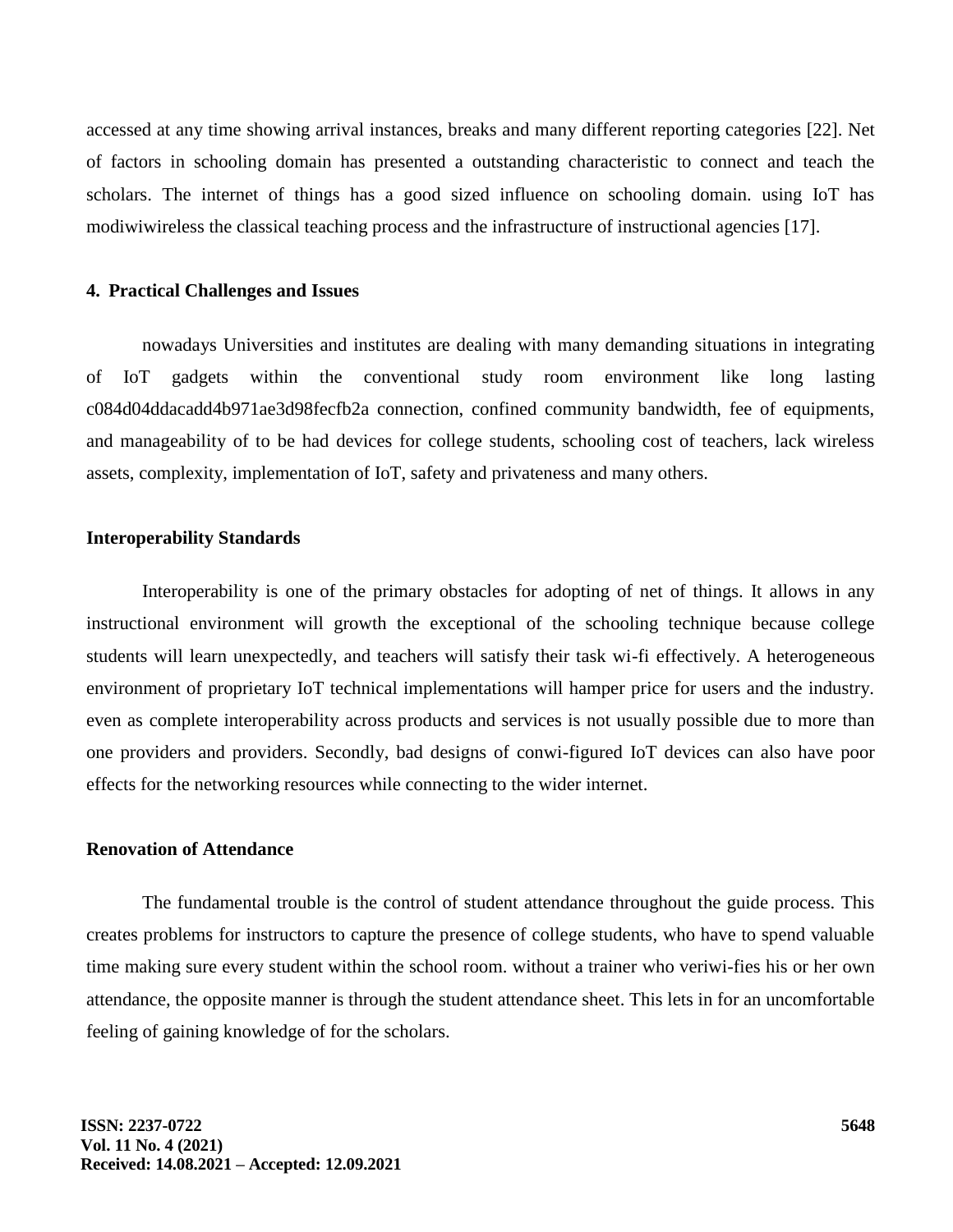### **Large Quantity of Records**

Net of things (IoT) is having a statistics trouble. massive statistics and IoT are two facets of the equal coin. IoT collects statistics from various sensors that facts wi-fi, prepared and used to make computerized selections.

four.3 long lasting c084d04ddacadd4b971ae3d98fecfb2a connection restricted community bandwidth is a huge venture in integration of latest technology for digital learning. A reliable wi-fi wireless connection is the chronic requirement for the suitability.

### **Value**

Using IoT devices within the instructional surroundings may be luxurious. The migration cost of conventional lecture room coaching to clever infrastructure can be improved for this new set up.

four.5 wireless Manageability of gadgets there are many gadgets and applications that aren't well matched with the new IoT set up. Universities need to ensure approximately its IT equipments and teaching pedagogies support the usage of IoT generation within the lecture room.

#### **Information Protection and Privateness**

Information security and privateness is some other largest undertaking in this interconnected international. different devices utilized in education domain to collect as a minimum one piece of private facts; the general public of devices accumulate information about the students and team of workers. but the truth that many devices transmit facts across the network without encryption poses even extra privateness hazard.

#### **Scalability**

IoT affords speciwiwireless technical demanding situations, requiring solutions which might be reliable, cozy, scalable and bendy. right here we cognizance upon the integration of information received from all different devices. cellular servers must securely connect all the embedded gadgets.

Four. eight best of carrier smart era affords a platform to attach diverse items which create considerable opportunities for cell operators. The Gemalto IoT platform presents the virtual safety and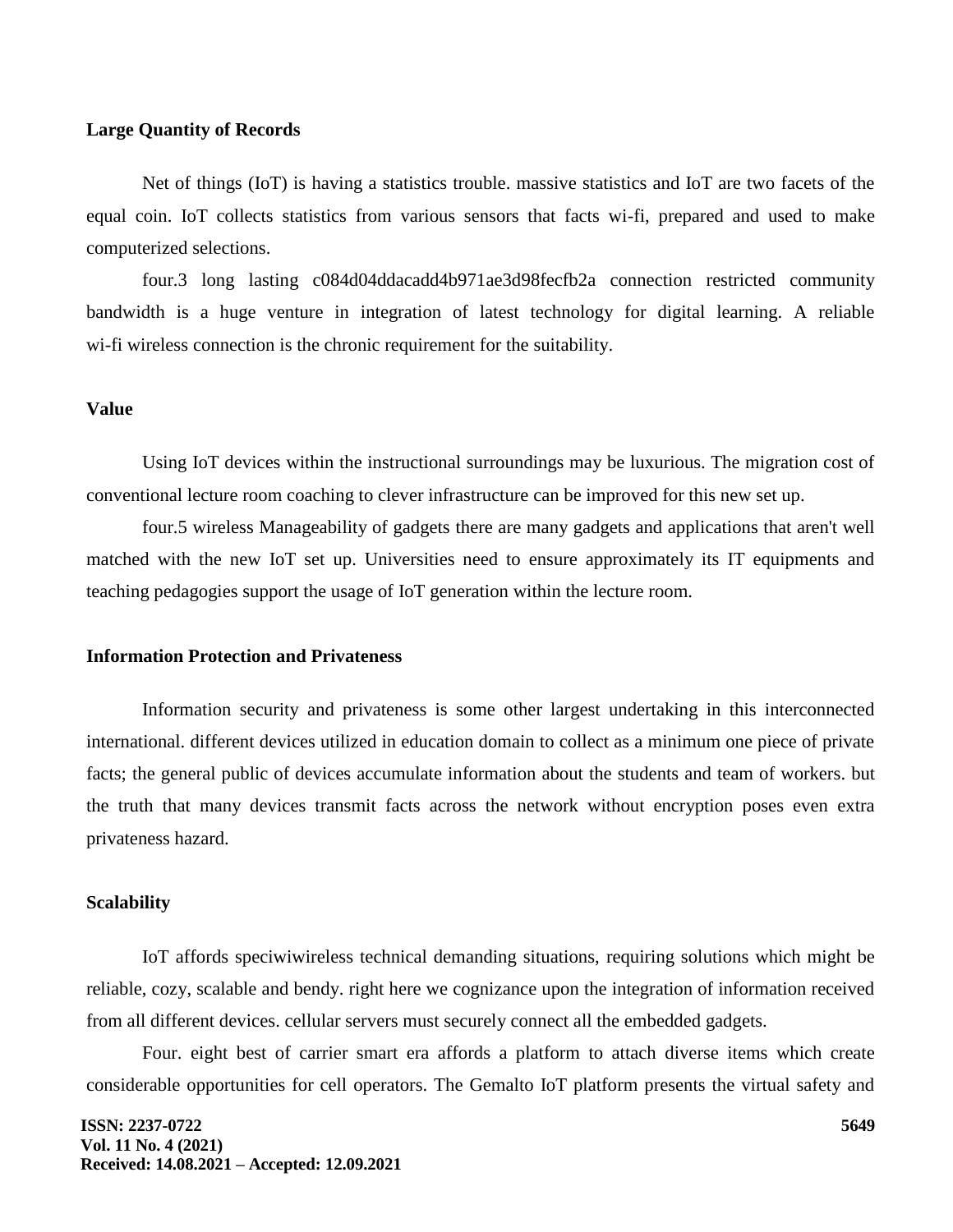pleasant of provider gives for mobile operators to display the mobile connectivity of diverse gadgets in this real time state of affairs.

### **5. Motivation and Contribution**

The basic reference structure of IoT consists of three layers, i.e., sensing layer, community layer and alertness layer. The sensing layer is a hub of numerous sensors and clever objects. this accretion facilitates in amassing wi-fi information. The community layer is in which all the captured facts is transmitted to the higher layers. ultimately the software layer utilizes the records obtained and processed from the lower layers. in the community layer special wireless gadgets use extraordinary verbal exchange protocols. This ends in a complex, heterogeneous processing of statistics. The processing power of maximum wi-wi wireless gadgets will be restricted, therefore the sort of resource restrained environment. there may be a need for consensus decision making. In an IoT surroundings choice making will become a assignment. present choice making techniques require wi-fi enough and dependable information to make decisions. In an IoT environment data is produced with the aid of sensors inside the actual time.

The principle contribution and wi-fi of this paper are indexed under:

- The incentive of this paper is to address the problem wireless of interoperability, scalability and versatility in real time facts series, processing and analyzing. better schooling produces huge amounts of information through the speciwiwireless departments. so that there may be a want for an interoperable architecture to make actual Time choices which facilitates remodel the existing state of affairs of training and convey extra wi-fi green and powerful effects.
- This paper gives the existing work already wi-fi in the direction of clever training to become aware of the necessary foundations of real time decision making method in context of IoT.
- This paper also explains the wi-fi, sensible issues and challenges that get up in implementing this structure.

Wi-fi. IoT can make the education gadget greater Smarter.

Smart Campus may be a collection of a couple of clever matters in a unmarried machine. the use of sensors, RFID, QR tags, cloud garage, smart wristband, e-books and such other IoT technology, those objects can be converted to clever gadgets [24]. As proven in wi-figure-2 a clever campus (an IoT-enabled campus), with nicely-functioning institutions promotes a excessive degree of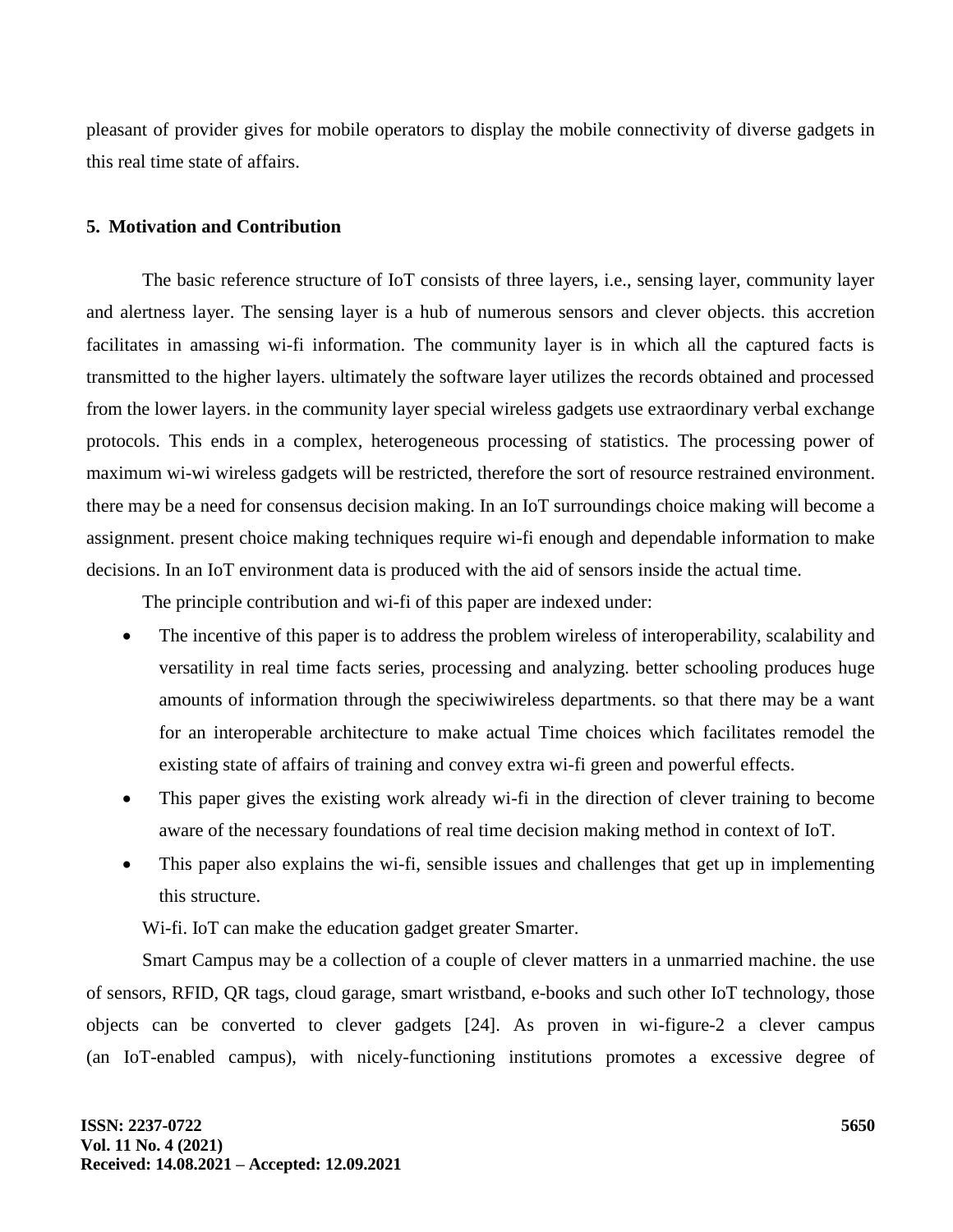personalized learning. smart compass-primarily based devices use the WiFi network to get hold of commands and ship data.



Figure 2 - Smart Education Scenario

### **6. Need and Benefits**

As era is increasing, especially on mobile gadgets, many academic institutions nonetheless want to be actively included into studying. Many institutions have no longer yet been reached and contacted and few teachers share facts, besides for research tasks. technology ought to be embraced in a huge manner in order that the internet of factors may be completely identified and make a contribution to authentic and applicable education beyond the school room. further to on-line teaching and practical classes, educational generation is developing with the help of the internet of factors to acquire extra alternate.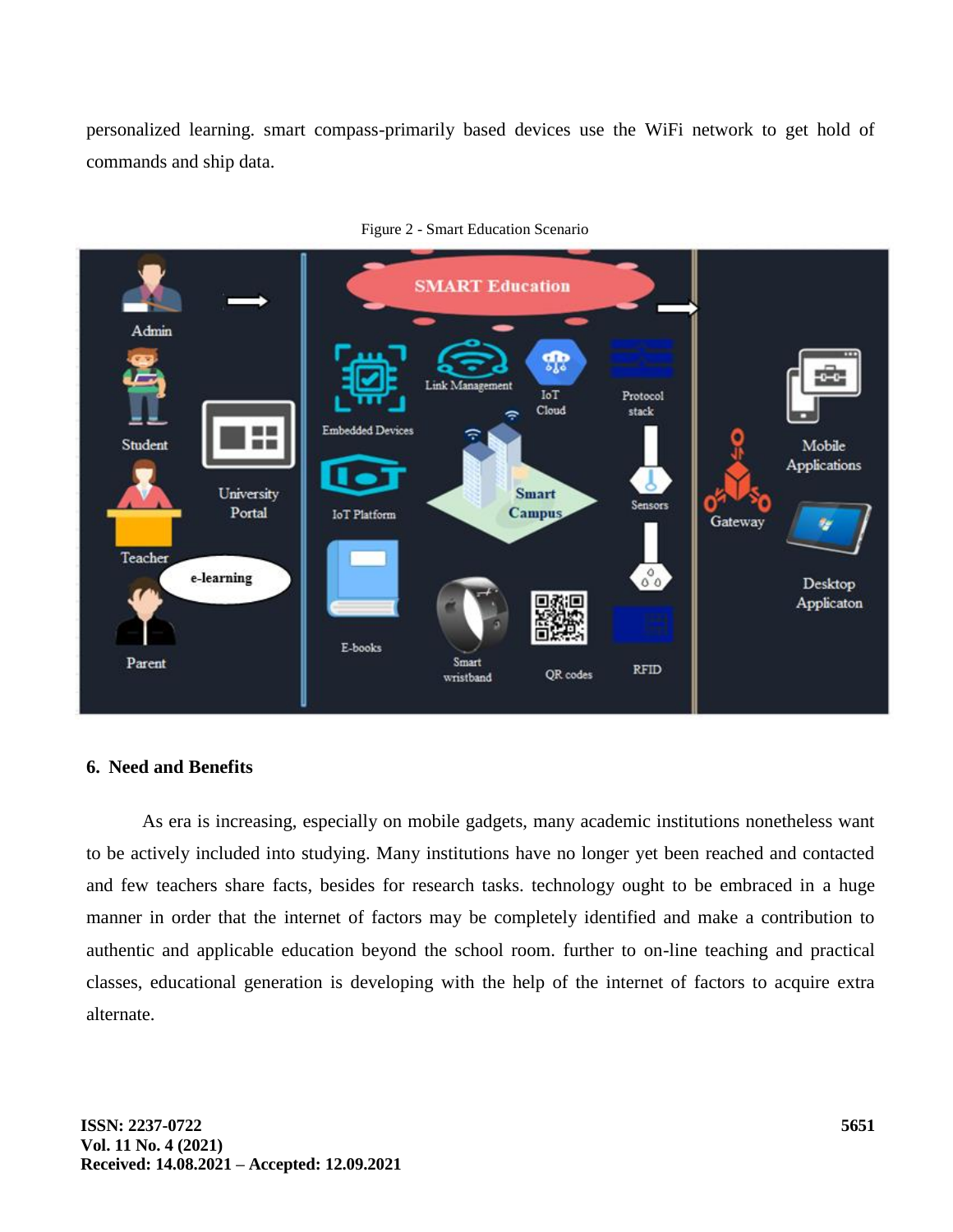#### **Increasing General Efficiency**

IoT enables in decreasing daily operations of Universities and recognition greater on real coaching activities with the aid of lowering the effort and time required to carry out these practices. as an example, related gadgets which can be mechanically available to college students can eliminate the need for books and data transport on the involved branch. For first-rate performance, RFID era can track the whereabouts of laboratory gadget, processors and different such gear through focusing more on power use, IoT also can help reduce electricity expenses.

### **Advanced International Networks between Teachers and Students**

Students are actually capable of use related devices such as clever telephones and different cellular packages, dashboards to speak with friends, instructors and educators around the sector while sitting within the consolation area of their home or school room. virtual scanners help you to transmit text at once to smart phones.

### **Improving Campus Safety**

Clever wristbands and RFID based identification cards allow tracking the scholars, workforce and visitors. information from 9aaf3f374c58e8c9dcdd1ebf10256fa5 repositories is saved on a server that allows make certain that most effective the right humans are accessed during the campus.

#### **Smart and Related School Rooms**

Smart and related classrooms are ramped-up mode of education which, in preference to taking faraway from education or the attention span of college students, adds opportunities to the prevailing conventional classroom setup. The opportunity to offer students with great training with the aid of helping them recognize principles better, enhance their reading and comprehension competencies, and attain educational excellence.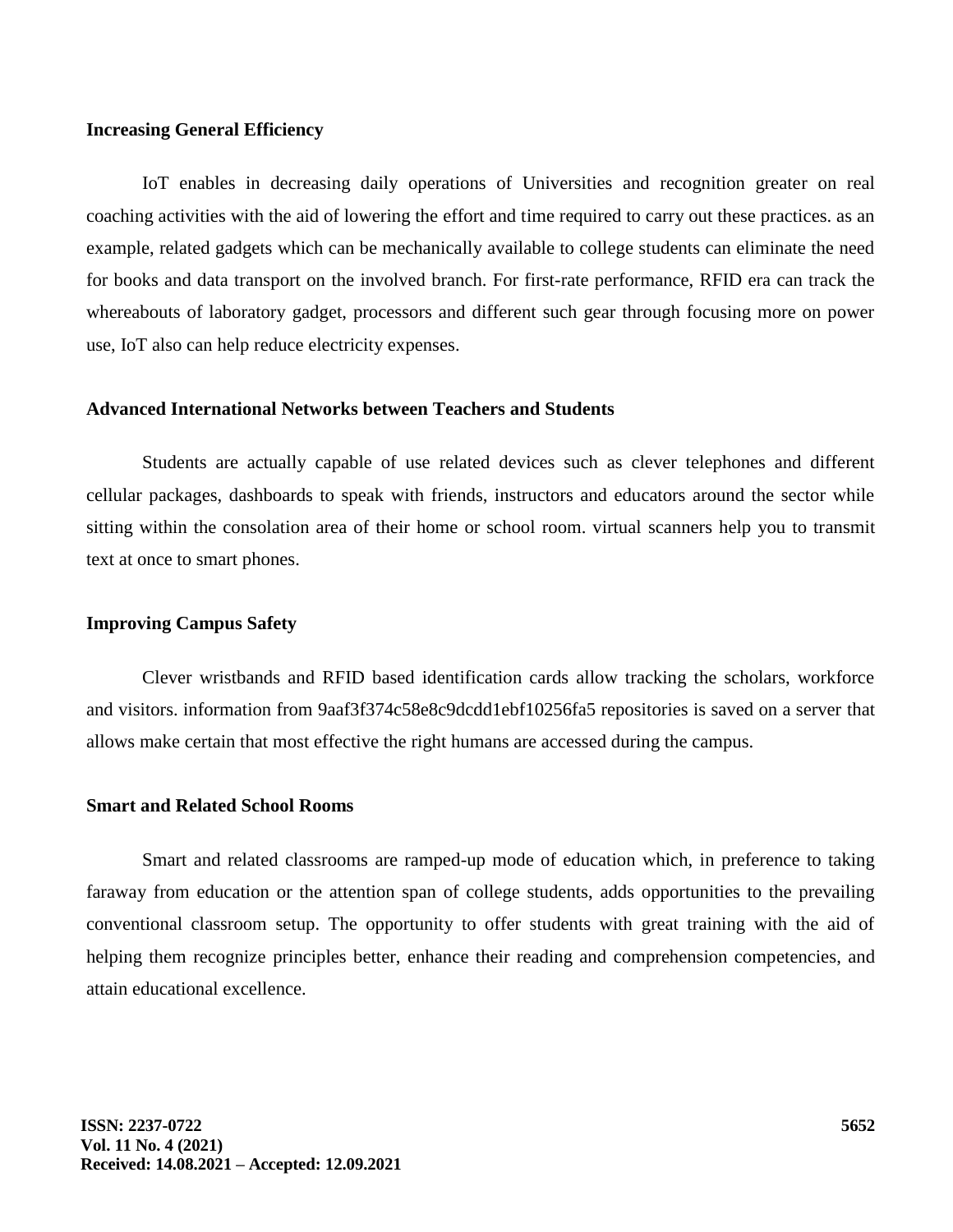### **Increased Performance in University Control**

Internet of factors enables teachers and directors recognition extra on training. This enables them to complete time-consuming tasks robotically in place of manually. for instance, linked devices can display pupil and personnel attendance to avoid the need to head in individual and offer information to the admin office. RFID era also video display units all the sources along with projectors and laboratory system.

## **A Wealthy Mastering Enjoy with Records Series and Analysis**

College students benefit rich instructional enjoy now days because of diverse stay tasks and trainings so that it will learn topics in real time than that they may simplest understand in their books. The net of factors is transforming the training enterprise and developing, accelerating and making mastering safer.

### **Useful in Dynamic Research**

Successful researchers had been running together to sell creativity via each other's learning. synthetic intelligence (AI) and gadget getting to know (ML) may be used for linking databases, analyzing studies records and for gaining insight or records to similarly improve the look at.

### **7. Reference Architecture**

A well defined IoT architecture is still not established. However, a three-layer high level architecture is commonly accepted [26].

- 1. Perception/sensing layer Sensors, actuators and edge devices that interact with the environment.
- 2. Network Layer Discovers, connects and translates devices over a network and in coordination with the application layer.
- 3. Application Layer Data processing and storage with specialized services and functionality for users.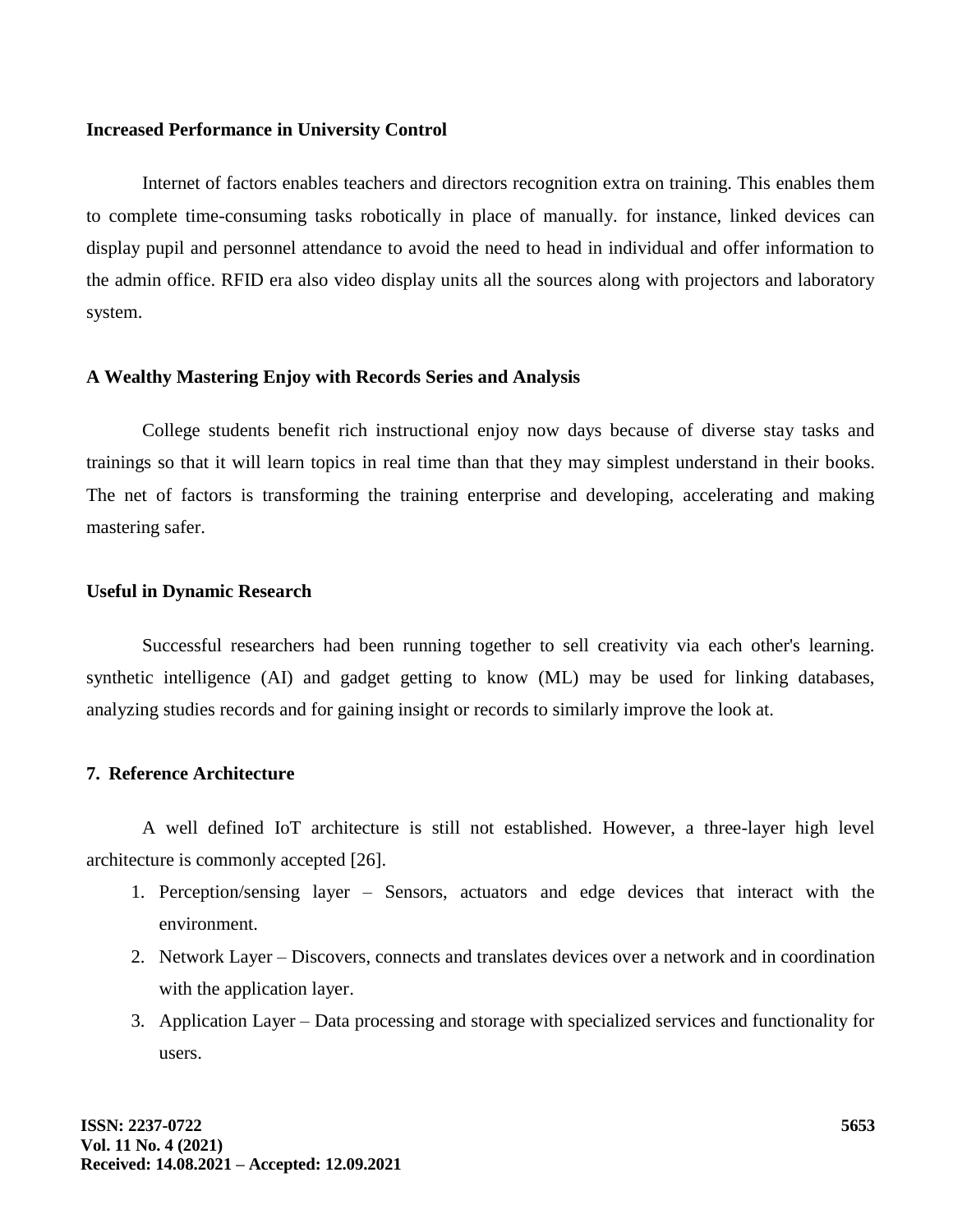Figure 3 - Three Layer IoT Architecture



**8. Proposed Architecture**



### **9. Flow of Data in IoT**

In Figure-4 shows the flow of data, firstly data is collected by different sensors and smart objects thereafter passing the gateway it is connected to the internet and stored in a centralized place. Data will be stored in the cloud and perform analysis on the data to extract useful information then send it to the user.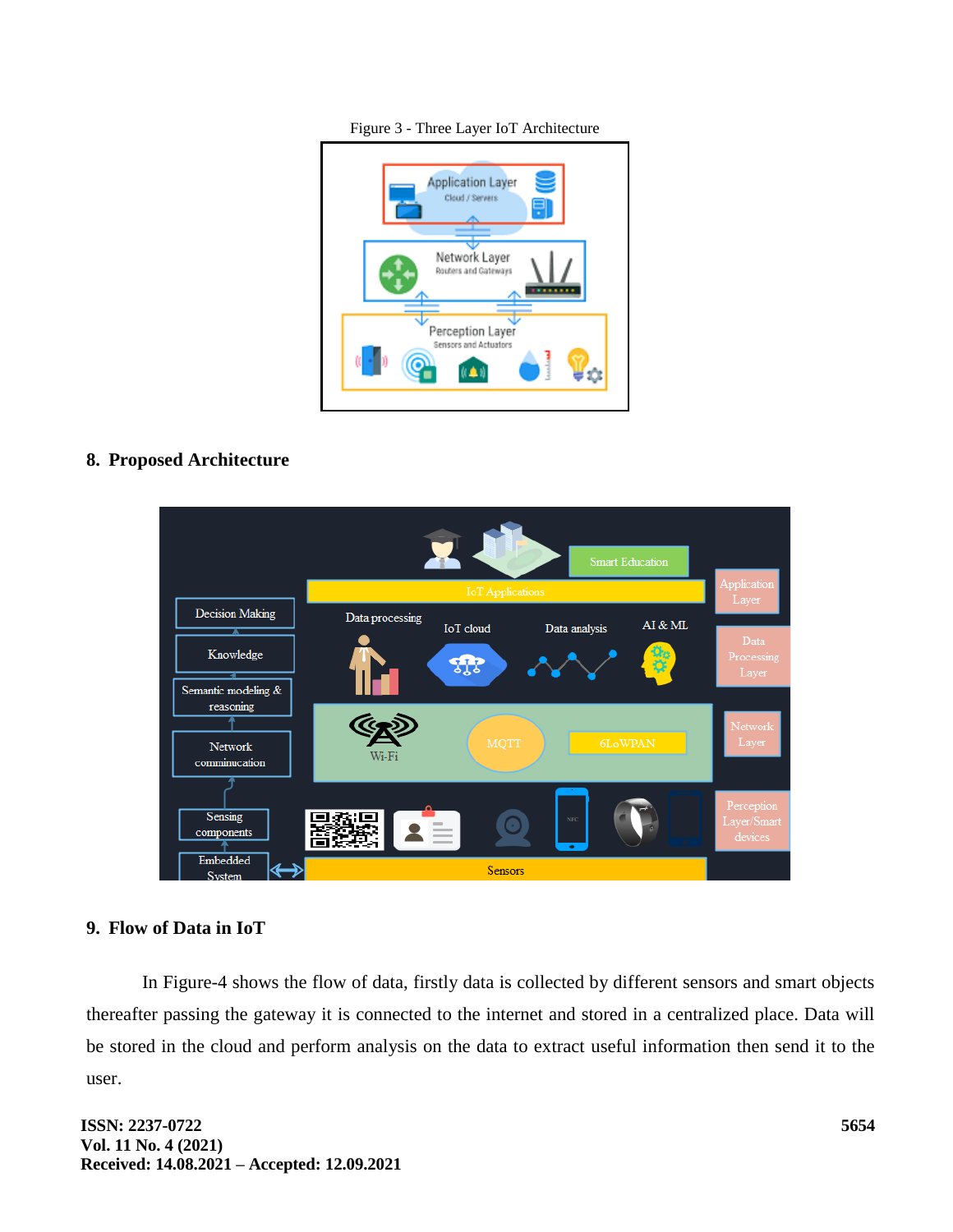

Figure 4 - Flow of data in IoT

## **10. IoT based Decision Making Process**

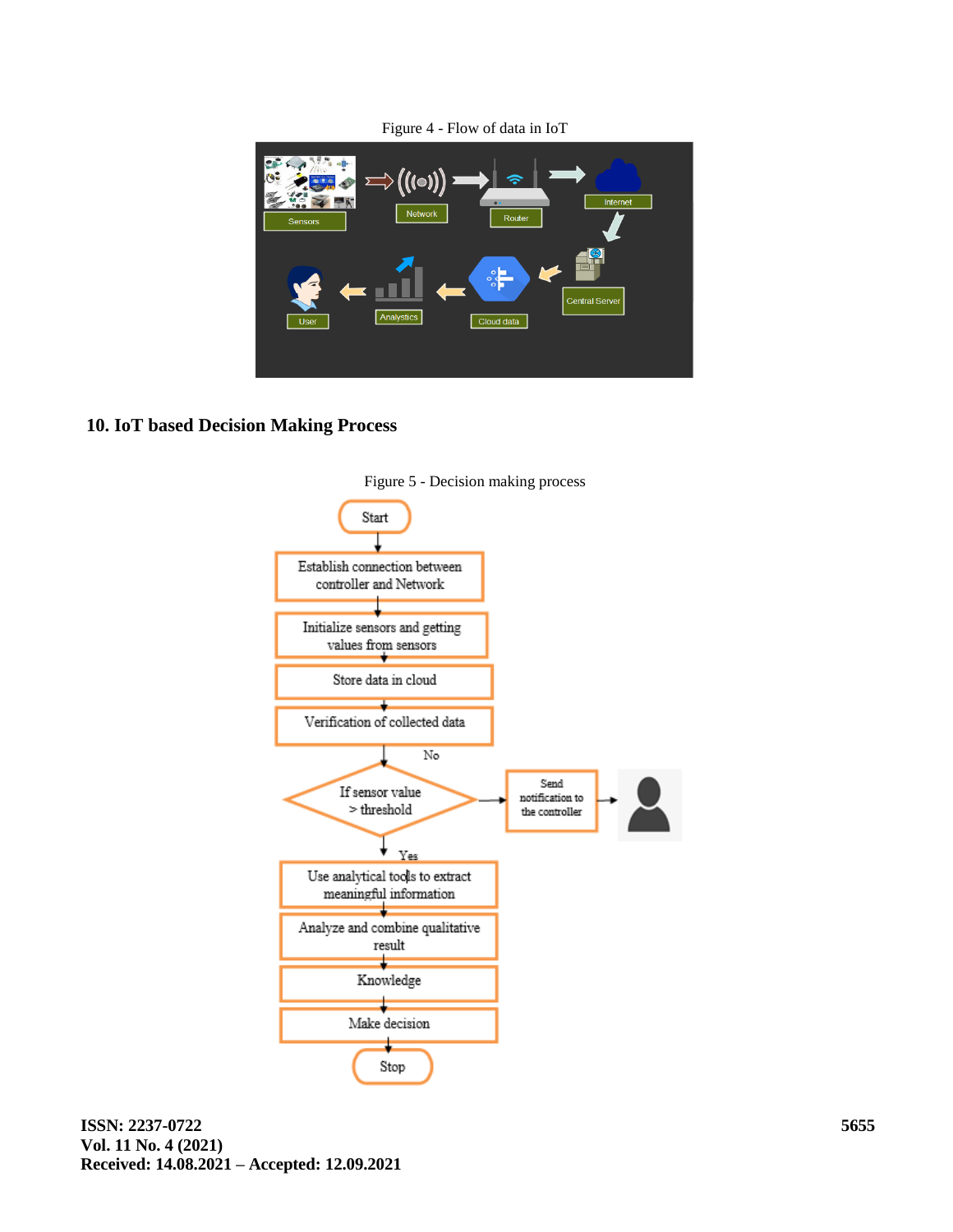### **11. Conclusion**

The primary want besides food, garb and safe haven is education. This idea isn't popular by using all but the fact that training is the key to the whole lot. schooling gives the mind the capability to discover nice idea and create that. it is a very vital requirement for dwelling in today's global. The proposed architecture addresses the hassle of both interoperability and scalability problems that have an effect on clever schooling whilst handling massive IoT records. the sector of industrialization and urbanization is feasible handiest due to the growing technological sophistication created with the aid of human factors in training. training, through virtue of its greater importance is popping to generation. era is reworking the traditional manner of training and bringing forward a new and stepped forward instructional layout.

### **12. Future Scope**

technology has introduced about substantial trade inside the education region. Laptops, e-college students, and e-mastering programs at the moment are a part of normal schooling. An advance learning solution produces a amazing student. The transition from a conventional dusty room with dirt and black board, kilos of dust to a smart classroom with LEDs, a laptop, sensors, mysterious objects, mobile apps and software tutorials didn't appear in an afternoon. clever e-gaining knowledge of each day gives new challenges. nowadays, we need new abilities, new answers, innovative ways and new ways of working. further, our students want to be geared up with the capabilities and talents needed to prepare them for a fast-changing, hard and worldwide international. IoT has a massive ability to become the following huge component which goes to revolutionize the training region.

## **References**

Payal Varangaonkar, Dhanashree Pannase (2018). Internet of Things in Education. *International Conference on Innovative and Advanced Technologies in Engineering.*

Annual Report 2016-17 of Department of higher education, Government of India. https://mhrd.gov.in/documents\_reports.

Shahla Gul, Muhammad Asif (2017) A Survey on Role of Internet of Things in Education, *IJCSNS International Journal of Computer Science and Network Security,* Vol. 17 No. 5, May 2017.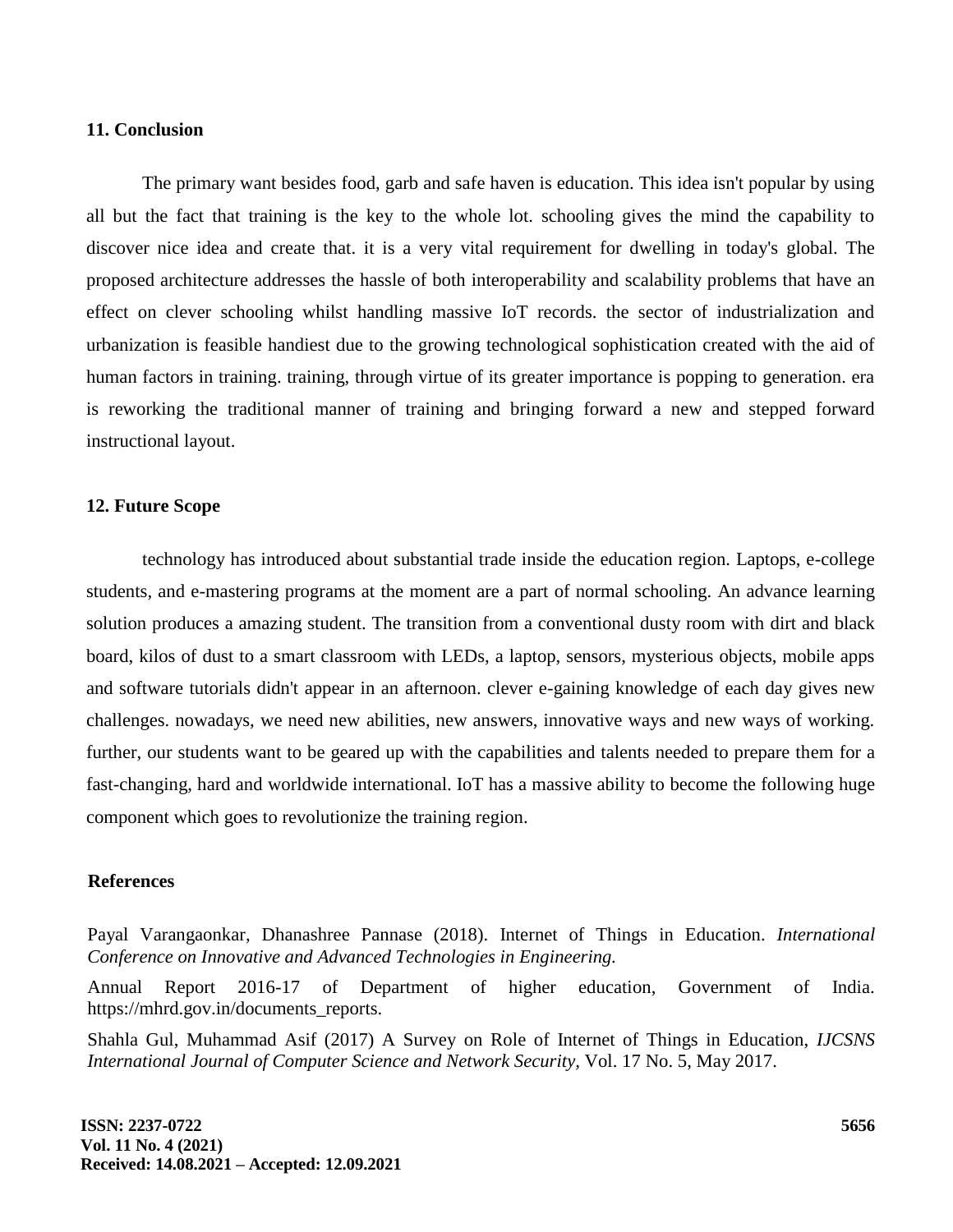Hanan Aldowah, Shafiq UI Rehman (2017), Internet of Things in Higher Education: A Study on Future Learning, *IOP Conf. Series: Journal of Physics: Conf. Series* 892.

Younis Ahmad Sheikh (2017) Higher Education in India: Challenges and Opportunities, *Journal of Education and Practice,* ISSN 2222-1735 (Paper) ISSN 2222-288X (Online) Vol.8, No.1.

https://mhrd.gov.in/sites/upload\_files/mhrd/files/Draft\_NEP\_2019\_EN\_Revised.pdf

Output management system: https://saeoul2013.en.ec21.com/OMS-Output-Management system10107025\_10107084.html

Zhu et al. (2016) *Smart Learning Environments*, 3:15 https://slejournal.springeropen.com/track/pdf/10.1186/s40561-016-0039-x

K. Palanivel (2019), Smart Education architecture using the Internet of Things (IoT) technology. *International Journal of Management, IT & Engineering* Vol. 9 Issue 4(2), ISSN: 2249-0558 Impact Factor: 7.119

https://iotdunia.com/iot-in-education-internet-of-things-applications-benefits-importance-iot-ineducation/

Charmonman, S., et al. (2015). Applications of the Internet of Things in E-Learning. *International Journal of the Computer, the Internet and Management 23*(3), 1-4.

C. Delgado Kloos et al., (2018) *Smart LET: Learning analytics to enhance the design and Orchestration in scalable, IoT-enriched and ubiquitous Smart Learning Environments,* Salamanca, España.

Rehman, A.U., Abbasi, A.Z., & Shaikh, Z.A. (2008). Building a Smart University using RFID technology. *International Conference on Computer Science and Software Engineering.*

Spector, J.M. (2014). Conceptualizing the emerging field of smart learning environments. *Smart Learning Environments 1*(1), 1–10.

Zhu, Z.T. Yu, M.H. & Riezebos, P. (2016). *A Research Framework of Smart Education, Springer Open Online, Learning Environment,* 3, 4.

M. Ganzha (2016). Semantic interoperability in the Internet of Things: An overview from the INTER-IoT perspective, *Journal of Network and Computer Applications, 81*, 111-124.

B. Gros (2016). The design of smart educational environments. *Smart Learning Environments, 3*(1), 15.

Veeramanickam M, Mohanapriya M, 2016. https://www.semanticscholar.org/paper/IOT-enabled-Futurus-Smart-Campus-with-effective

ITU, (2014). Study Report on IoT Reference Architectures/Frameworks, ISO.

M. Kahlert, (2016) *Understanding customer acceptance of Internet of Things services in retailing: an empirical study about the moderating effect of degree of technological autonomy and shopping motivations*. University of Twente.

R. Ramani, S. Valarmathy, S. Selvaraju and P. Niranjan, Bank Locker Security System based on RFID and GSM Technology. *International Journal of Computer Applications* (0975 8887) Volume 57 No.18, November 2012.